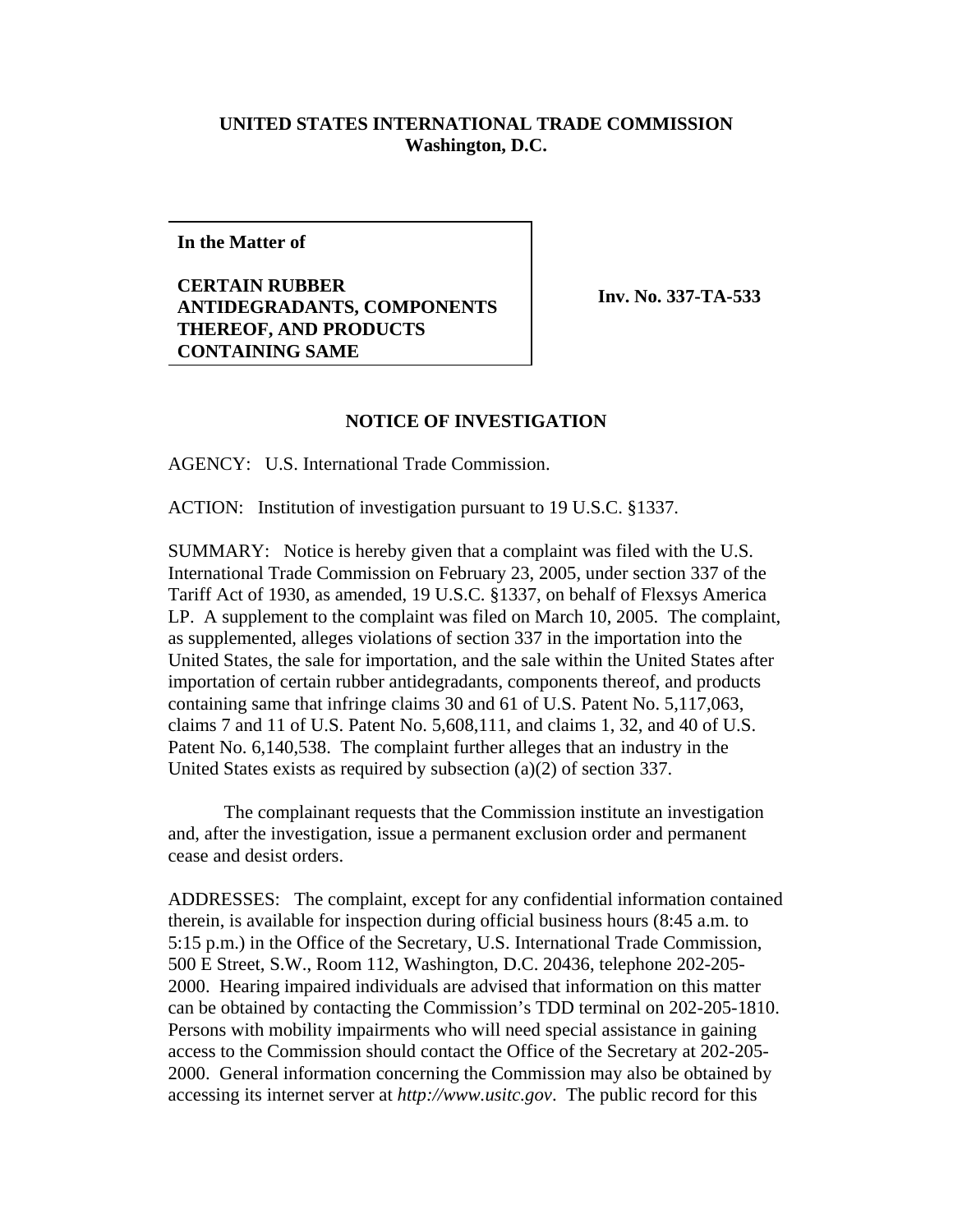investigation may be viewed on the Commission's electronic docket imaging system (EDIS) at *http://edis.usitc.gov*.

FOR FURTHER INFORMATION CONTACT: Juan Cockburn, Esq., Office of Unfair Import Investigations, U.S. International Trade Commission, telephone 202-205-2572.

AUTHORITY: The authority for institution of this investigation is contained in section 337 of the Tariff Act of 1930, as amended, and in section 210.10 of the Commission's Rules of Practice and Procedure, 19 C.F.R. § 210.10 (2004).

SCOPE OF INVESTIGATION: Having considered the complaint, the U.S. International Trade Commission, on March 22, 2005, ORDERED THAT –

(1) Pursuant to subsection (b) of section 337 of the Tariff Act of 1930, as amended, an investigation be instituted to determine whether there is a violation of subsection (a)(1)(B) of section 337 in the importation into the United States, the sale for importation, or the sale within the United States after importation of certain rubber antidegradants, components thereof, or products containing same by reason of infringement of claims 30 or 61 of U.S. Patent No. 5,117,063, claims 7 or 11 of U.S. Patent No. 5,608,111, or claims 1, 32, or 40 of U.S. Patent No. 6,140,538, and whether an industry in the United States exists as required by subsection (a)(2) of section 337.

(2) For the purpose of the investigation so instituted, the following are hereby named as parties upon which this notice of investigation shall be served:

(a) The complainant is  $-$ 

Flexsys America LP 260 Springside Drive Akron, Ohio 44334-0444

(b) The respondents are the following companies alleged to be in violation of section 337, and are parties upon which the complaint is to be served:

> Sinorgchem Co., Shandong No. 1, Beihuan Road, Caoxian Shandong, China 274400

Korea Kumho Petrochemical Co., Ltd. 15/16F Kumho-Asiana Building # 57, 1-ga, Shinmum-Ro, Jongro-Gu Seoul, Korea